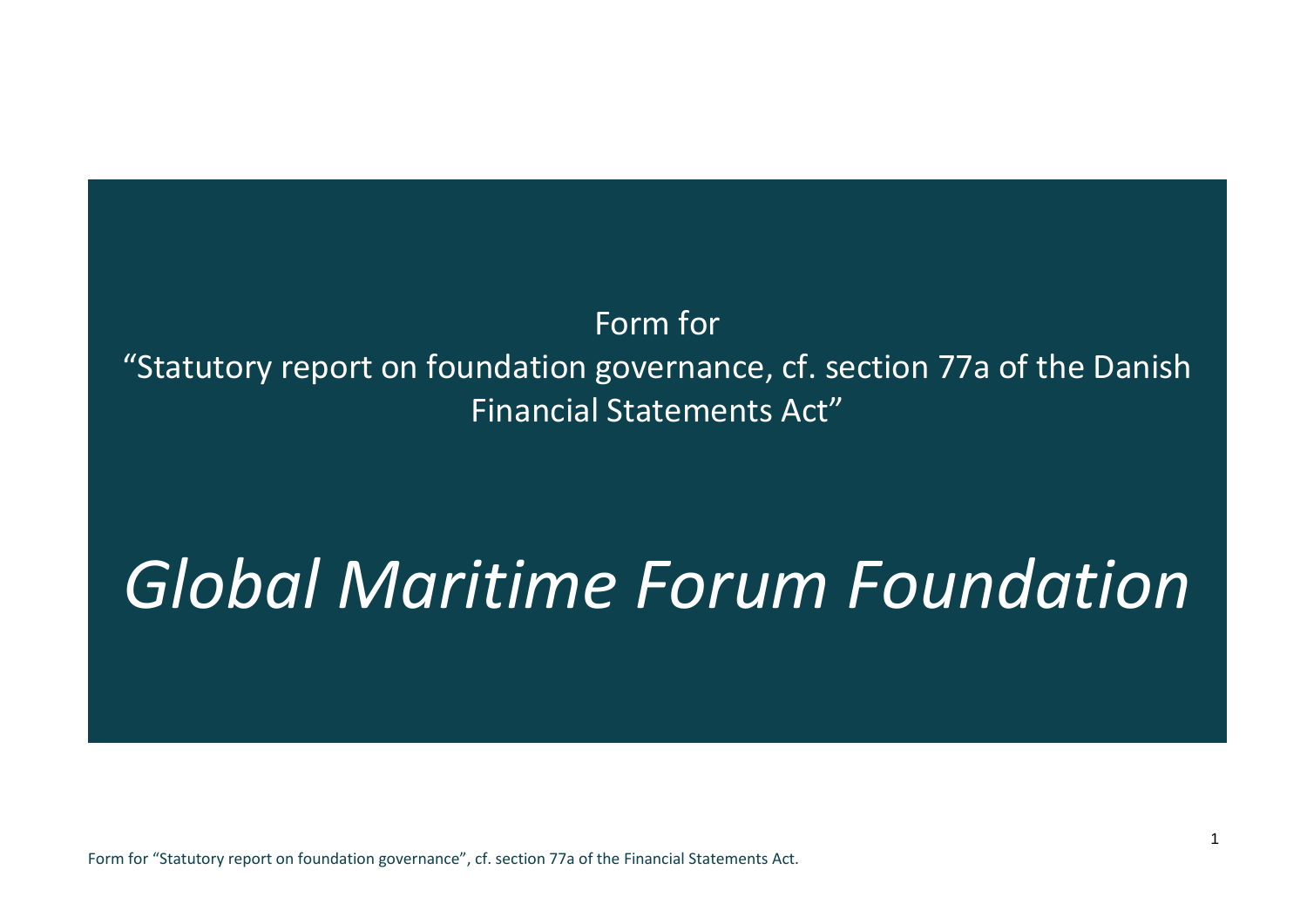#### **Statutory report on foundation governance, cf. section 77a of the Financial Statements Act**

#### **Note!**

The report is an integrated part of the management commentary in the annual report of the foundation for the following accounting period: *1 January – 31 December 2021*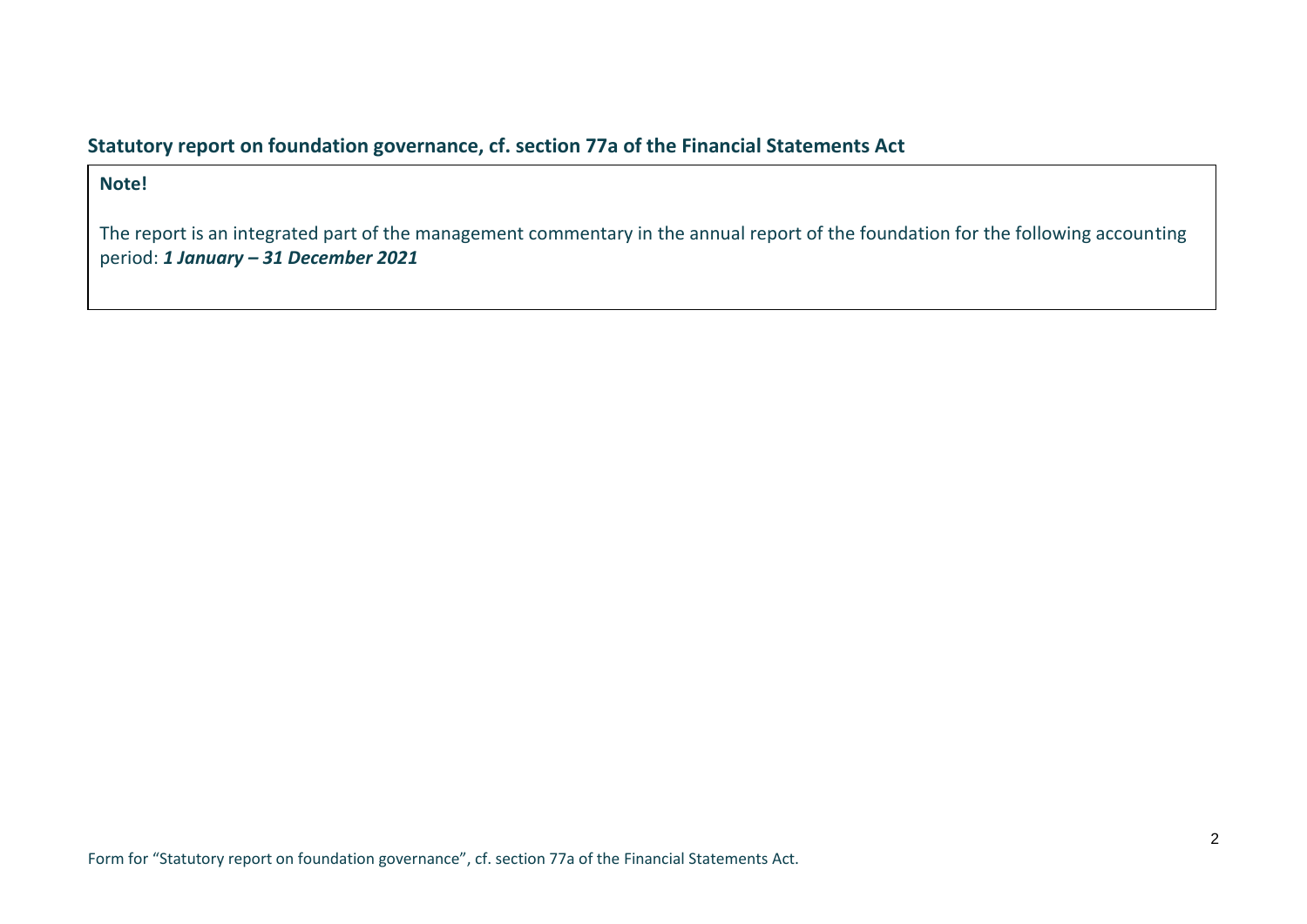### **Recommendations on Foundation Governance**

The foundation is covered by the Recommendations on Foundation Governance, which are available on the website of the Committee on Foundation Governance [www.godfondsledelse.dk.](http://www.godfondsledelse.dk/)

| Recommendation                                                                                                                                                                                                                                                                  | <b>The</b><br>foundation<br>complies | The foundation explains <sup>1</sup> |     | <b>Not</b><br>applicable |
|---------------------------------------------------------------------------------------------------------------------------------------------------------------------------------------------------------------------------------------------------------------------------------|--------------------------------------|--------------------------------------|-----|--------------------------|
|                                                                                                                                                                                                                                                                                 |                                      | why                                  | how |                          |
| 1. Transparency and communication                                                                                                                                                                                                                                               |                                      |                                      |     |                          |
| 1.1 It is recommended that the board of directors adopt<br>principles for external communication that address the<br>need for transparency and stakeholders' needs and<br>possibilities to obtain relevant up-to-date information<br>about the circumstances of the foundation. | Comply                               |                                      |     |                          |
| 2. Tasks and responsibilities of the board of directors                                                                                                                                                                                                                         |                                      |                                      |     |                          |
| 2.1 Overall tasks and responsibilities                                                                                                                                                                                                                                          |                                      |                                      |     |                          |

<sup>1</sup> In case of lack of compliance with a recommendation, the foundation must explain *why* this recommendation was not followed and *how* the foundation has acted differently. An adequate explanation answers both questions and categorises the answer as being in compliance with the recommendation. It is therefore important that the foundation answer both questions in its explanation.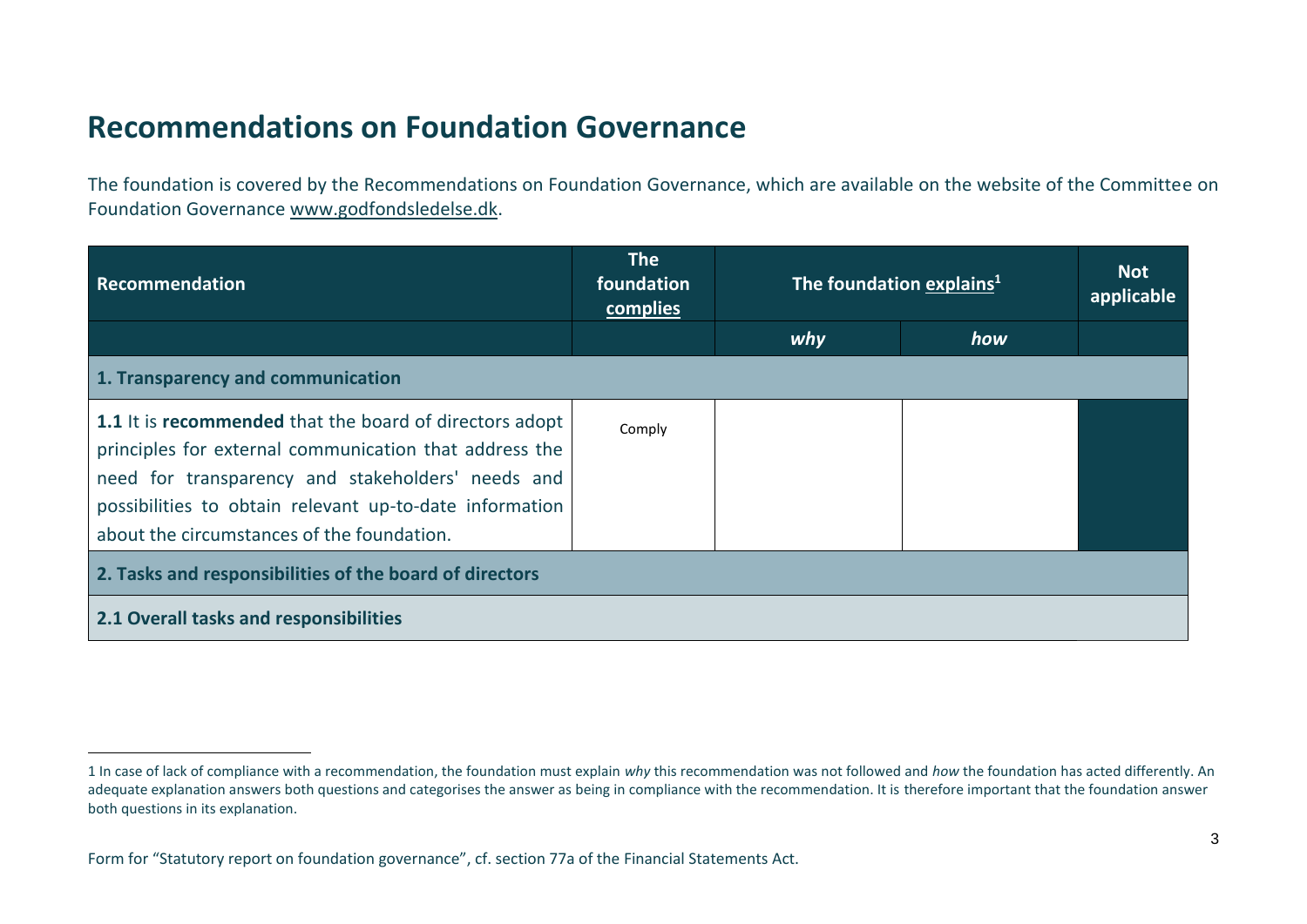| <b>Recommendation</b>                                                                                                                                                                                                                                                                                                                                            | <b>The</b><br>foundation<br>complies | The foundation explains <sup>1</sup>                                                                                                                                                                                     |                                                                                                                                                      | <b>Not</b><br>applicable |
|------------------------------------------------------------------------------------------------------------------------------------------------------------------------------------------------------------------------------------------------------------------------------------------------------------------------------------------------------------------|--------------------------------------|--------------------------------------------------------------------------------------------------------------------------------------------------------------------------------------------------------------------------|------------------------------------------------------------------------------------------------------------------------------------------------------|--------------------------|
|                                                                                                                                                                                                                                                                                                                                                                  |                                      | why                                                                                                                                                                                                                      | how                                                                                                                                                  |                          |
| 2.1.1 It is recommended that, in order to secure the<br>activities of the commercial foundation in accordance<br>with the purposes and interests of the foundation, the<br>board of directors should, at least once a year, take a<br>position on the overall strategy and distribution policy of<br>the foundation on the basis of the articles of association. | Comply                               |                                                                                                                                                                                                                          |                                                                                                                                                      |                          |
| 2.1.2 It is recommended that the board of directors<br>regularly address whether the foundation's asset<br>management is in line with the purpose of the foundation<br>and its long- and short-term needs.                                                                                                                                                       |                                      | Since the foundation was<br>established in 2017, the<br>focus has been on<br>financial consolidation and<br>securing financial capacity<br>to accommodate<br>fluctuations in revenue<br>from the business<br>activities. | The foundation will<br>adopt an appropriate<br>strategy for asset<br>management and<br>distributions to support<br>the purpose of the<br>foundation. |                          |
| 2.2 Chairman and vice-chairman of the board of directors                                                                                                                                                                                                                                                                                                         |                                      |                                                                                                                                                                                                                          |                                                                                                                                                      |                          |
| <b>2.2.1</b> It is <b>recommended</b> that the chairman of the board<br>of directors organise, convene and chair meetings of the<br>board of directors in order to ensure effective board work<br>and to establish the best conditions for the work of the<br>board members, individually and collectively.                                                      | Comply                               |                                                                                                                                                                                                                          |                                                                                                                                                      |                          |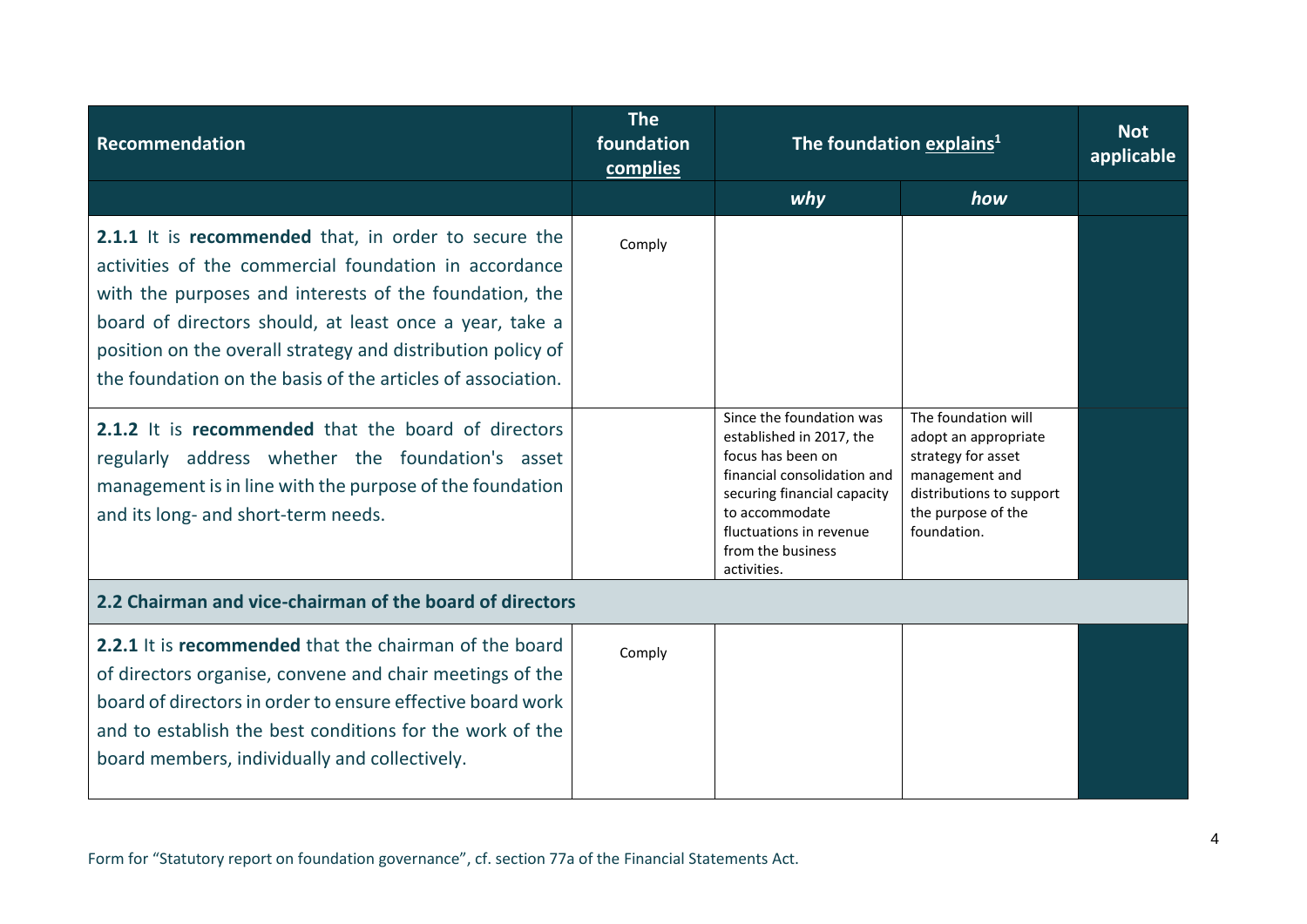| Recommendation                                                                                                                                                                                                                                                                                                                                                                                                                                                                                                                                                                                        | <b>The</b><br>foundation<br>complies | The foundation explains <sup>1</sup> |     | <b>Not</b><br>applicable                                                                                             |
|-------------------------------------------------------------------------------------------------------------------------------------------------------------------------------------------------------------------------------------------------------------------------------------------------------------------------------------------------------------------------------------------------------------------------------------------------------------------------------------------------------------------------------------------------------------------------------------------------------|--------------------------------------|--------------------------------------|-----|----------------------------------------------------------------------------------------------------------------------|
|                                                                                                                                                                                                                                                                                                                                                                                                                                                                                                                                                                                                       |                                      | why                                  | how |                                                                                                                      |
| 2.2.2 It is recommended that if the board of directors, in<br>exceptional cases, asks the chairman of the board of<br>directors to perform special activities for the commercial<br>foundation which extend beyond the duties of chairman,<br>a board resolution to that effect be passed to ensure that<br>the board of directors maintains its independent, general<br>management and control function. Appropriate<br>allocation of responsibilities should be ensured between<br>the chairman, the vice-chairman, the other members of<br>the board of directors and the executive board, if any. |                                      |                                      |     | The chairman<br>of the board of<br>directors is not<br>requested to<br>perform<br>specific<br>operating<br>functions |
| 2.3 Composition and organisation of the board of directors                                                                                                                                                                                                                                                                                                                                                                                                                                                                                                                                            |                                      |                                      |     |                                                                                                                      |
| 2.3.1 It is recommended that the board of directors<br>regularly, and at least every second year, assess and<br>stipulate the competences that the board of directors<br>needs to possess in order to best perform the tasks<br>incumbent upon the board of directors.                                                                                                                                                                                                                                                                                                                                | Comply                               |                                      |     |                                                                                                                      |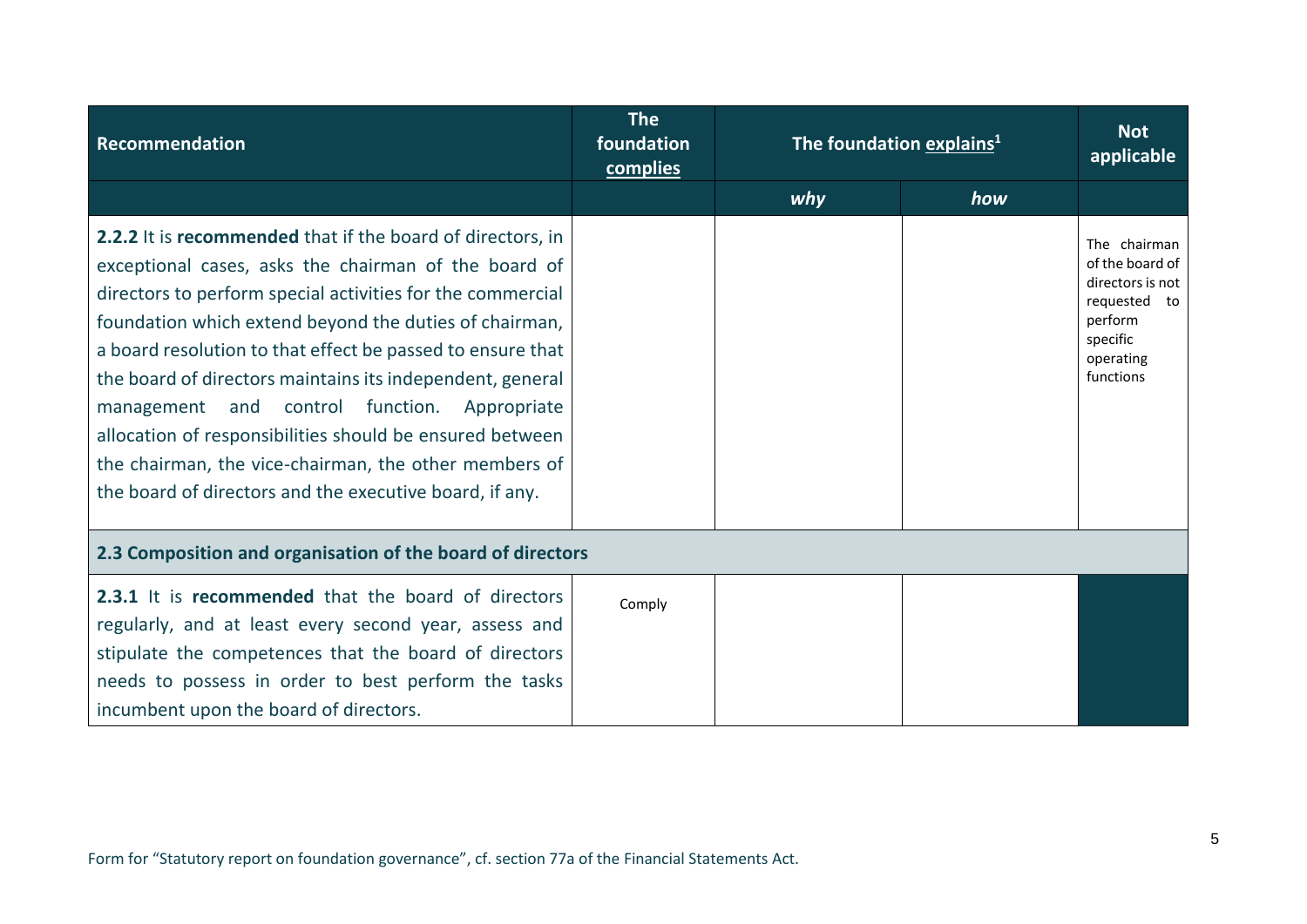| Recommendation                                                                                                                                                                                                                                                                                                                                                                                                                                                                  | <b>The</b><br>foundation<br>complies | The foundation explains <sup>1</sup> |     | <b>Not</b><br>applicable |
|---------------------------------------------------------------------------------------------------------------------------------------------------------------------------------------------------------------------------------------------------------------------------------------------------------------------------------------------------------------------------------------------------------------------------------------------------------------------------------|--------------------------------------|--------------------------------------|-----|--------------------------|
|                                                                                                                                                                                                                                                                                                                                                                                                                                                                                 |                                      | why                                  | how |                          |
| 2.3.2 It is recommended that, with due respect of any<br>right in the articles of association to make appointments,<br>the board of directors approves a structured, thorough<br>and transparent process for selection and nomination of<br>candidates for the board of directors.                                                                                                                                                                                              | Comply                               |                                      |     |                          |
| <b>2.3.3</b> It is <b>recommended</b> that members of the board of<br>directors are appointed on the basis of their personal<br>qualities and competences, taking into account the<br>collective competences of the board, and when<br>composing and nominating new members of the board<br>the need for introducing new talent is weighed against<br>the need for continuity and the need for diversity in<br>relation to commercial and grants experience, age and<br>gender. | Comply                               |                                      |     |                          |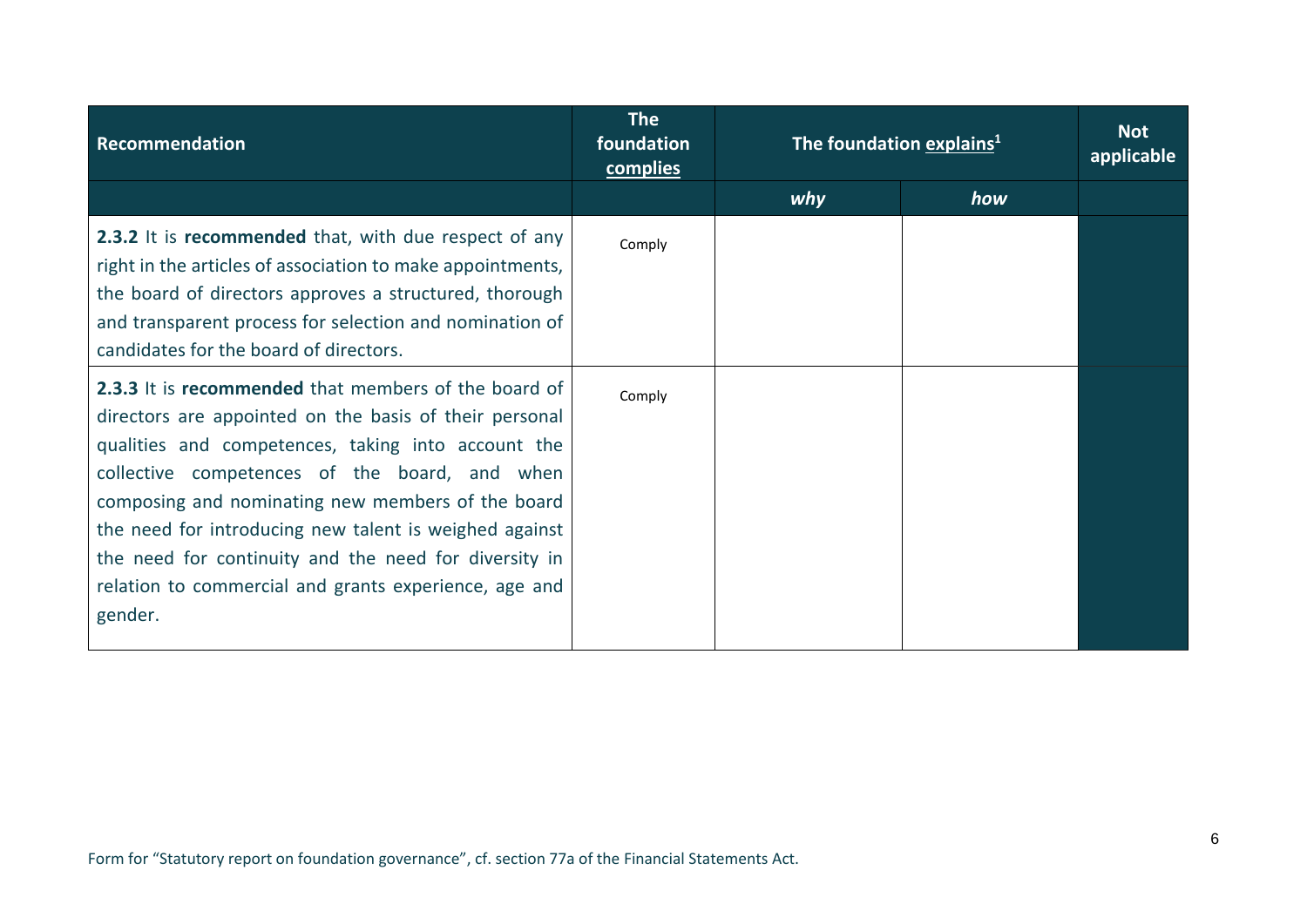| Recommendation                                                                                                                                                                                                                                                                                                                                                                                                                                                                                                                                                                                                                                                                                                                                                                                                                                                                        | <b>The</b><br>foundation<br>complies | The foundation explains <sup>1</sup> |     | <b>Not</b><br>applicable |
|---------------------------------------------------------------------------------------------------------------------------------------------------------------------------------------------------------------------------------------------------------------------------------------------------------------------------------------------------------------------------------------------------------------------------------------------------------------------------------------------------------------------------------------------------------------------------------------------------------------------------------------------------------------------------------------------------------------------------------------------------------------------------------------------------------------------------------------------------------------------------------------|--------------------------------------|--------------------------------------|-----|--------------------------|
|                                                                                                                                                                                                                                                                                                                                                                                                                                                                                                                                                                                                                                                                                                                                                                                                                                                                                       |                                      | why                                  | how |                          |
| 2.3.4 It is recommended that in the management<br>commentary in the annual report and on the commercial<br>foundation's website, if any, there is an account of the<br>composition of the board of directors, including its<br>diversity, and that the following information is provided<br>on each board member:<br>the name and position of the member,<br>the age and gender of the member,<br>date of original appointment to the board whether<br>the member has been re-elected, and expiry of the<br>current election period,<br>any special competences possessed by the<br>member,<br>other managerial positions held by the member,<br>including positions on executive boards, boards of<br>directors and supervisory boards and board<br>committees in Danish and foreign foundations,<br>enterprises and institutions, as well as other<br>demanding organisation tasks, | Comply                               |                                      |     |                          |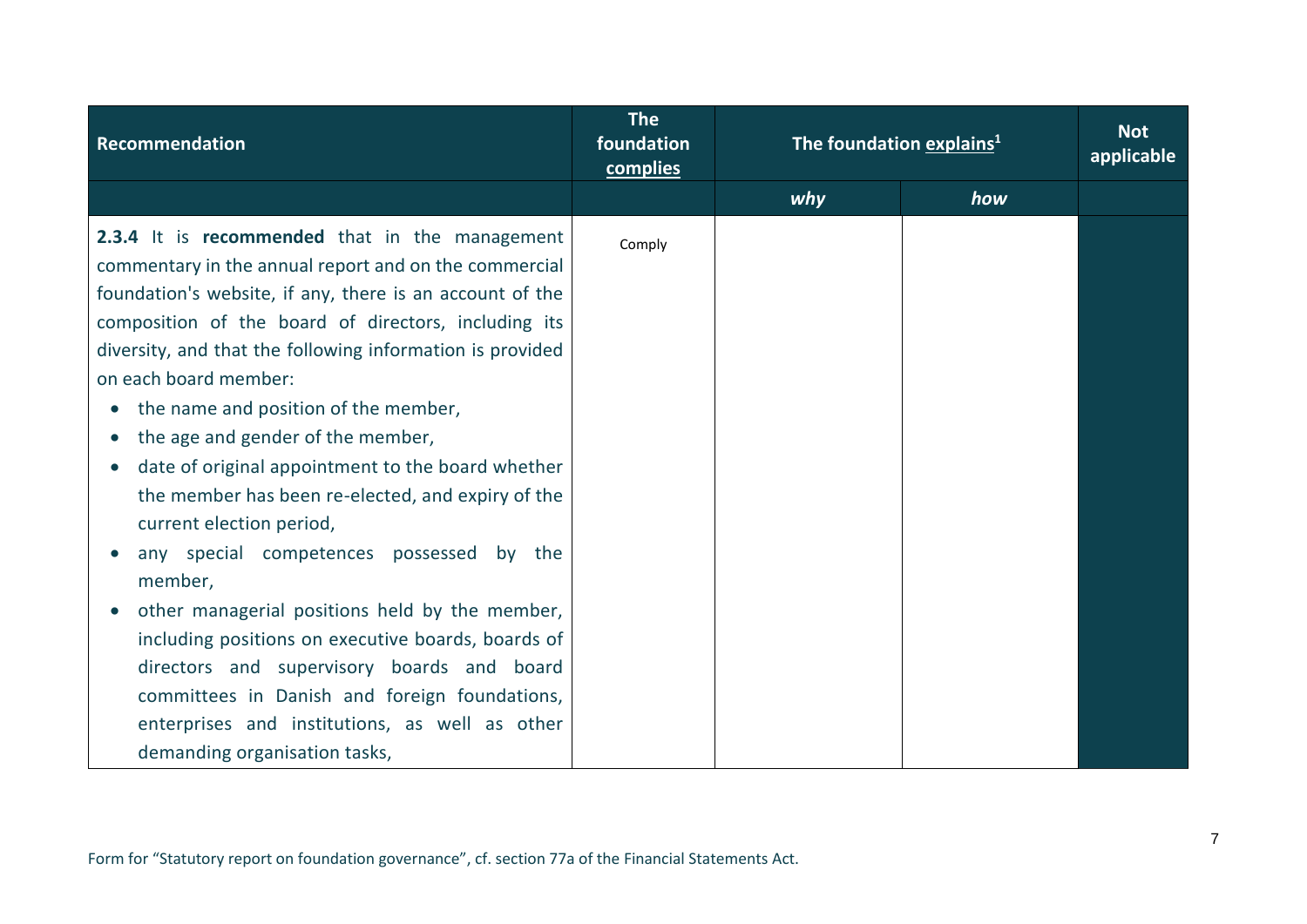| Recommendation                                                                                                                                                                                                                                                                           | <b>The</b><br>foundation<br>complies | The foundation explains <sup>1</sup> |     | <b>Not</b><br>applicable |
|------------------------------------------------------------------------------------------------------------------------------------------------------------------------------------------------------------------------------------------------------------------------------------------|--------------------------------------|--------------------------------------|-----|--------------------------|
|                                                                                                                                                                                                                                                                                          |                                      | why                                  | how |                          |
| whether the member owns shares, options,<br>similar<br>in the foundation's<br>and<br>warrants<br>subsidiaries and/or associated companies,<br>whether the member has been appointed by<br>authorities/providers of grants etc., and<br>whether the member is considered independent.     |                                      |                                      |     |                          |
| 2.3.5 It is recommended that the majority of the<br>members of the board of directors of the commercial<br>foundation are not also members of the board of<br>directors or executive board of the foundation's<br>subsidiary(ies), unless it is a fully owned actual holding<br>company. | Comply                               |                                      |     |                          |
| 2.4 Independence                                                                                                                                                                                                                                                                         |                                      |                                      |     |                          |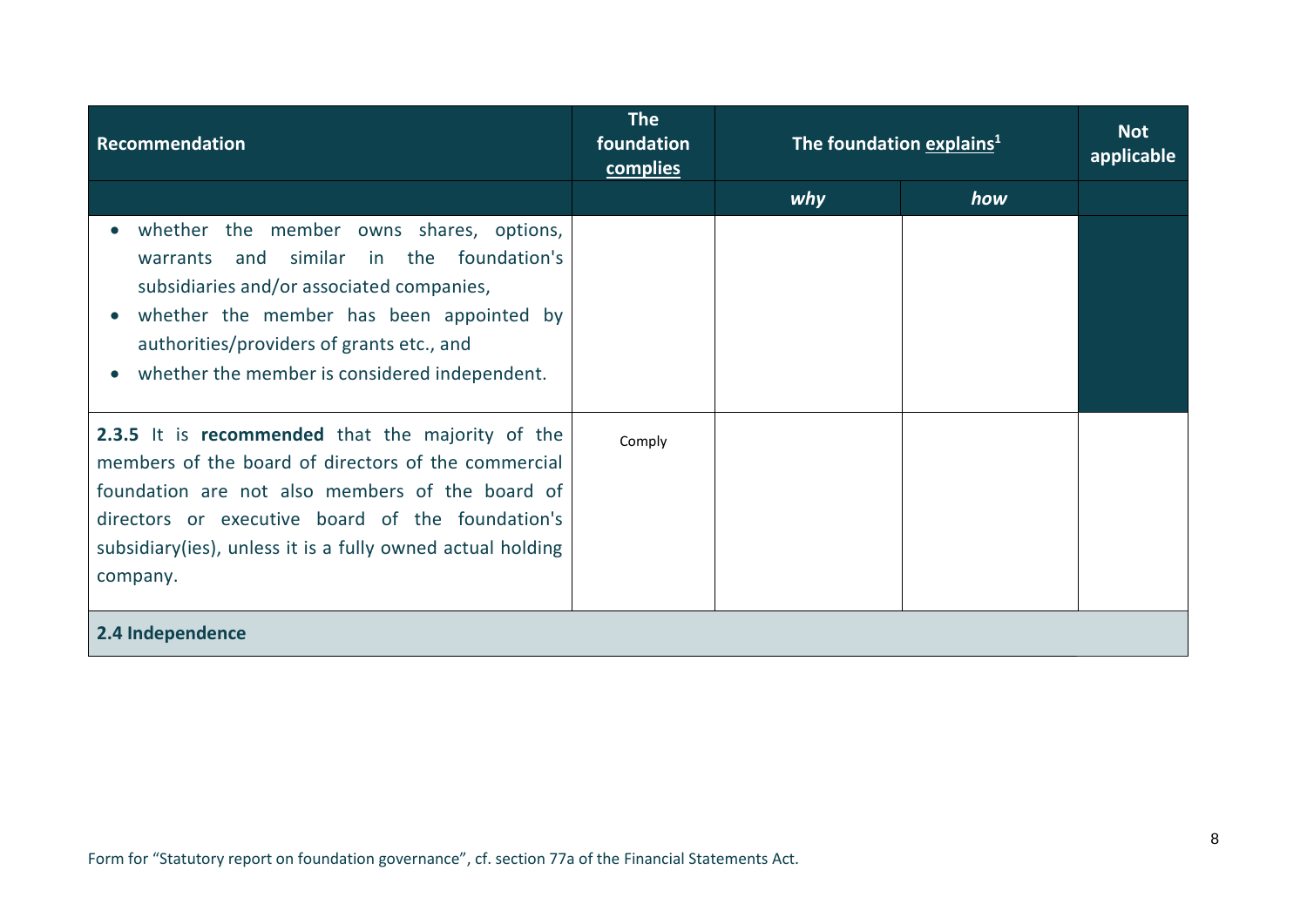| Recommendation                                                                                                                       | <b>The</b><br>foundation<br>complies | The foundation explains <sup>1</sup> |     | <b>Not</b><br>applicable |
|--------------------------------------------------------------------------------------------------------------------------------------|--------------------------------------|--------------------------------------|-----|--------------------------|
|                                                                                                                                      |                                      | why                                  | how |                          |
| 2.4.1 It is recommended that an appropriate proportion<br>of the board of directors be independent.                                  | Comply                               |                                      |     |                          |
| board of directors<br>(excluding)<br>lf<br>the<br>employee<br>representatives) is composed of                                        |                                      |                                      |     |                          |
| up to four members, at least one member should be<br>independent,                                                                    |                                      |                                      |     |                          |
| between five and eight members, at least two<br>members should be independent, or                                                    |                                      |                                      |     |                          |
| $\bullet$<br>should be independent, and so on.                                                                                       |                                      |                                      |     |                          |
| To be considered independent, this person may not, for<br>example:                                                                   |                                      |                                      |     |                          |
| be or within the past three years have been member<br>$\bullet$                                                                      |                                      |                                      |     |                          |
| of the executive board, or senior employee in the                                                                                    |                                      |                                      |     |                          |
|                                                                                                                                      |                                      |                                      |     |                          |
| nine to eleven members, at least three members<br>foundation, or an essential subsidiary or associated<br>company to the foundation, |                                      |                                      |     |                          |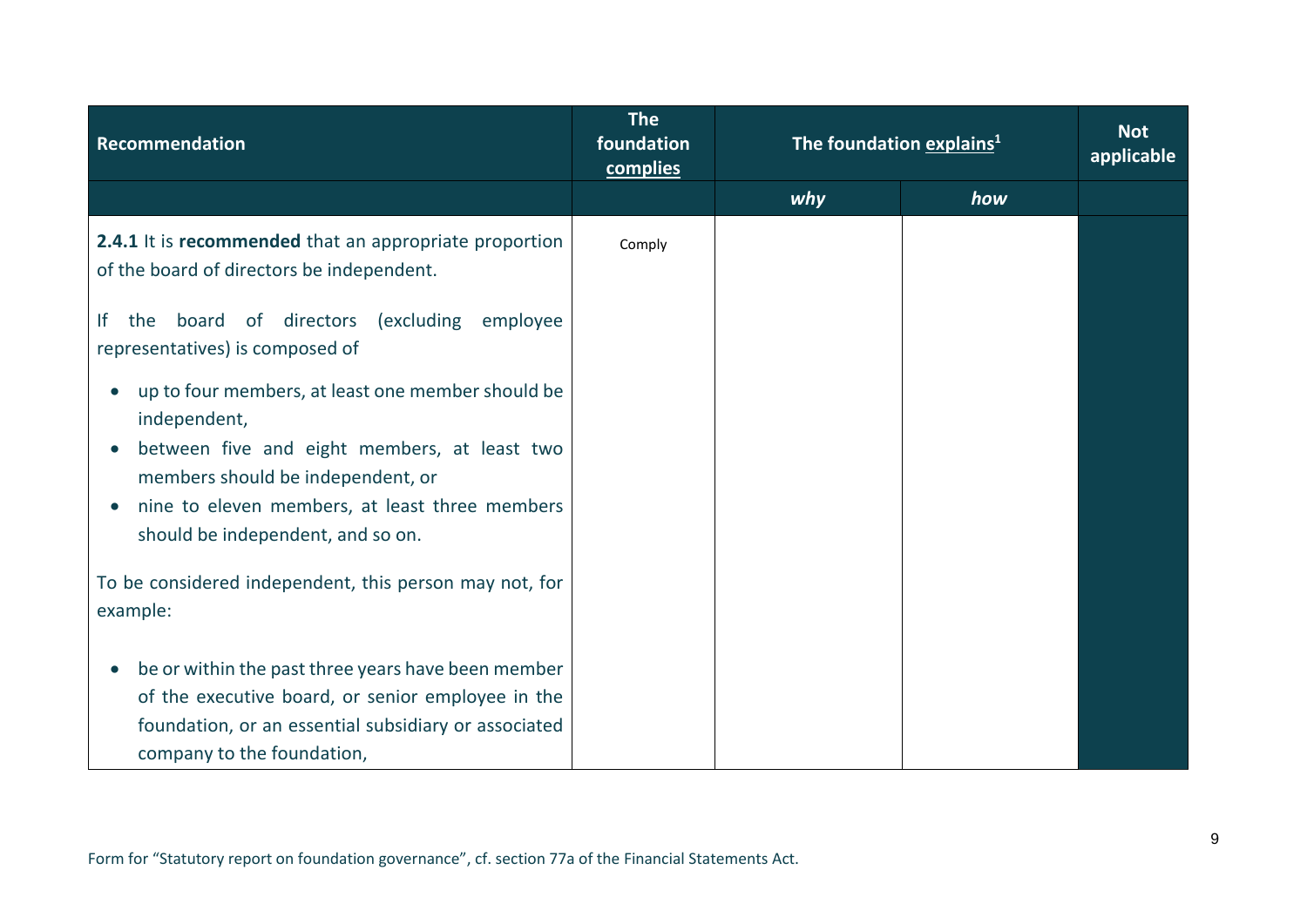| Recommendation                                                                                                                                                                                                                                                                                                                                                                                                                                                                                                                                                                                                                                                                                                                                                                                                                                                             | <b>The</b><br>foundation<br>complies | The foundation explains <sup>1</sup> |     | <b>Not</b><br>applicable |
|----------------------------------------------------------------------------------------------------------------------------------------------------------------------------------------------------------------------------------------------------------------------------------------------------------------------------------------------------------------------------------------------------------------------------------------------------------------------------------------------------------------------------------------------------------------------------------------------------------------------------------------------------------------------------------------------------------------------------------------------------------------------------------------------------------------------------------------------------------------------------|--------------------------------------|--------------------------------------|-----|--------------------------|
|                                                                                                                                                                                                                                                                                                                                                                                                                                                                                                                                                                                                                                                                                                                                                                                                                                                                            |                                      | why                                  | how |                          |
| within the past five years have received larger<br>emoluments, including distributions or other<br>benefits from the foundation/group or a subsidiary<br>or associated company to the foundation in other<br>capacity than as member of the board of directors<br>or executive board of the foundation,<br>within the past year have had a significant business<br>relationship (e.g. personal or indirectly as partner or<br>employee, shareholder, customer, supplier or<br>member of the executive management of<br>companies with corresponding connection) with the<br>foundation/group or a subsidiary or associated<br>company to the foundation,<br>be or within the past three years have been<br>employed or partner at the external auditor,<br>have been a member of the board of directors or<br>executive board of the foundation for more than 12<br>years, |                                      |                                      |     |                          |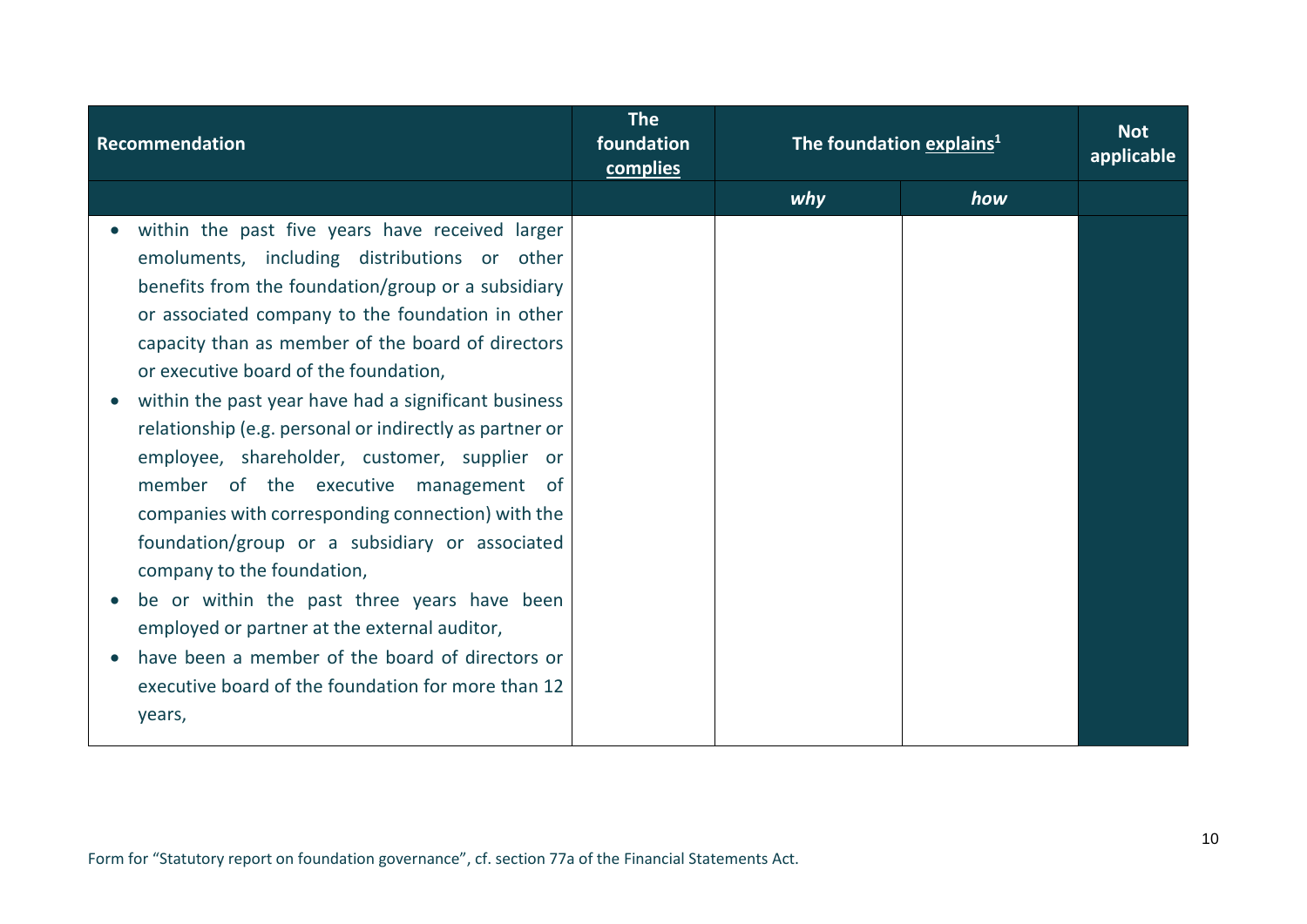| <b>Recommendation</b>                                                                                                                                                                                                                                                                                                                                                                                                                                                                                                    | <b>The</b><br>foundation<br>complies | The foundation explains <sup>1</sup> |     | <b>Not</b><br>applicable |
|--------------------------------------------------------------------------------------------------------------------------------------------------------------------------------------------------------------------------------------------------------------------------------------------------------------------------------------------------------------------------------------------------------------------------------------------------------------------------------------------------------------------------|--------------------------------------|--------------------------------------|-----|--------------------------|
|                                                                                                                                                                                                                                                                                                                                                                                                                                                                                                                          |                                      | why                                  | how |                          |
| be a close relative of, or in some other way be<br>especially close to, persons who are not considered<br>independent,<br>be the founder or a significant donor if the purpose<br>of the foundation is to grant support to this person's<br>family or others who are especially close to this<br>person, or<br>be a member of the management of an organisation,<br>another foundation or similar, which receives or<br>repeatedly within the past five years has received<br>significant donations from the foundation. |                                      |                                      |     |                          |
| 2.5 Appointment period                                                                                                                                                                                                                                                                                                                                                                                                                                                                                                   |                                      |                                      |     |                          |
| 2.5.1 It is recommended that members of the board of<br>directors be appointed for a minimum period of two<br>years and a maximum period of four years.                                                                                                                                                                                                                                                                                                                                                                  | Comply                               |                                      |     |                          |
| 2.5.2 It is recommended that an age limit for members of<br>the board of directors be set, which is published in the<br>management commentary or on the foundation's<br>website.                                                                                                                                                                                                                                                                                                                                         | Comply                               |                                      |     |                          |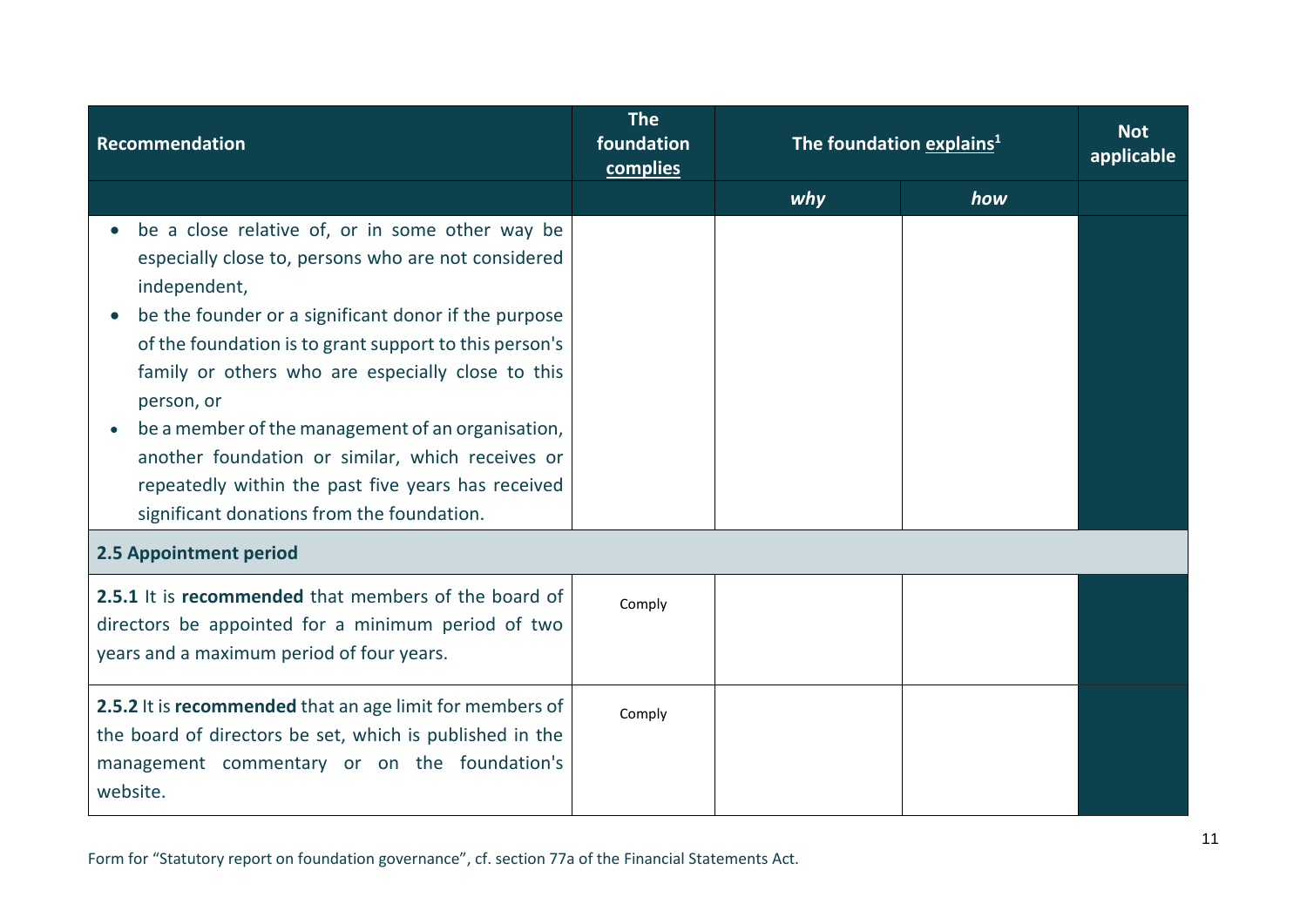| Recommendation                                                                                                                                                                                                                                                                                                                                                                                                                                                                                                             | <b>The</b><br>foundation<br>complies | The foundation explains <sup>1</sup> |     | <b>Not</b><br>applicable                                                         |
|----------------------------------------------------------------------------------------------------------------------------------------------------------------------------------------------------------------------------------------------------------------------------------------------------------------------------------------------------------------------------------------------------------------------------------------------------------------------------------------------------------------------------|--------------------------------------|--------------------------------------|-----|----------------------------------------------------------------------------------|
|                                                                                                                                                                                                                                                                                                                                                                                                                                                                                                                            |                                      | why                                  | how |                                                                                  |
| 2.6 Evaluation of the performance of the board of directors and executive board                                                                                                                                                                                                                                                                                                                                                                                                                                            |                                      |                                      |     |                                                                                  |
| 2.6.1 It is recommended that the board of directors<br>establish an evaluation procedure in which the board of<br>directors, the chairman and the contributions and<br>performance of individual members are evaluated<br>annually, and the result is discussed by the board of<br>directors.<br>2.6.2 It is recommended that once a year the board of<br>directors evaluate the work and performance of the<br>executive board and/or the administrator (where<br>relevant) in accordance with predefined clear criteria. | Comply<br>Comply                     |                                      |     |                                                                                  |
| 3. Remuneration of management                                                                                                                                                                                                                                                                                                                                                                                                                                                                                              |                                      |                                      |     |                                                                                  |
| <b>3.1.1</b> It is <b>recommended</b> that the members of the board<br>of directors of commercial foundations be remunerated<br>with a fixed remuneration and that members of an<br>executive board, if any, be remunerated with a fixed<br>remuneration, possibly combined with a bonus which<br>should not be dependent upon accounting results. The                                                                                                                                                                     | Comply                               |                                      |     | Members of<br>the board of<br>directors do<br>not receive<br>any<br>remuneration |